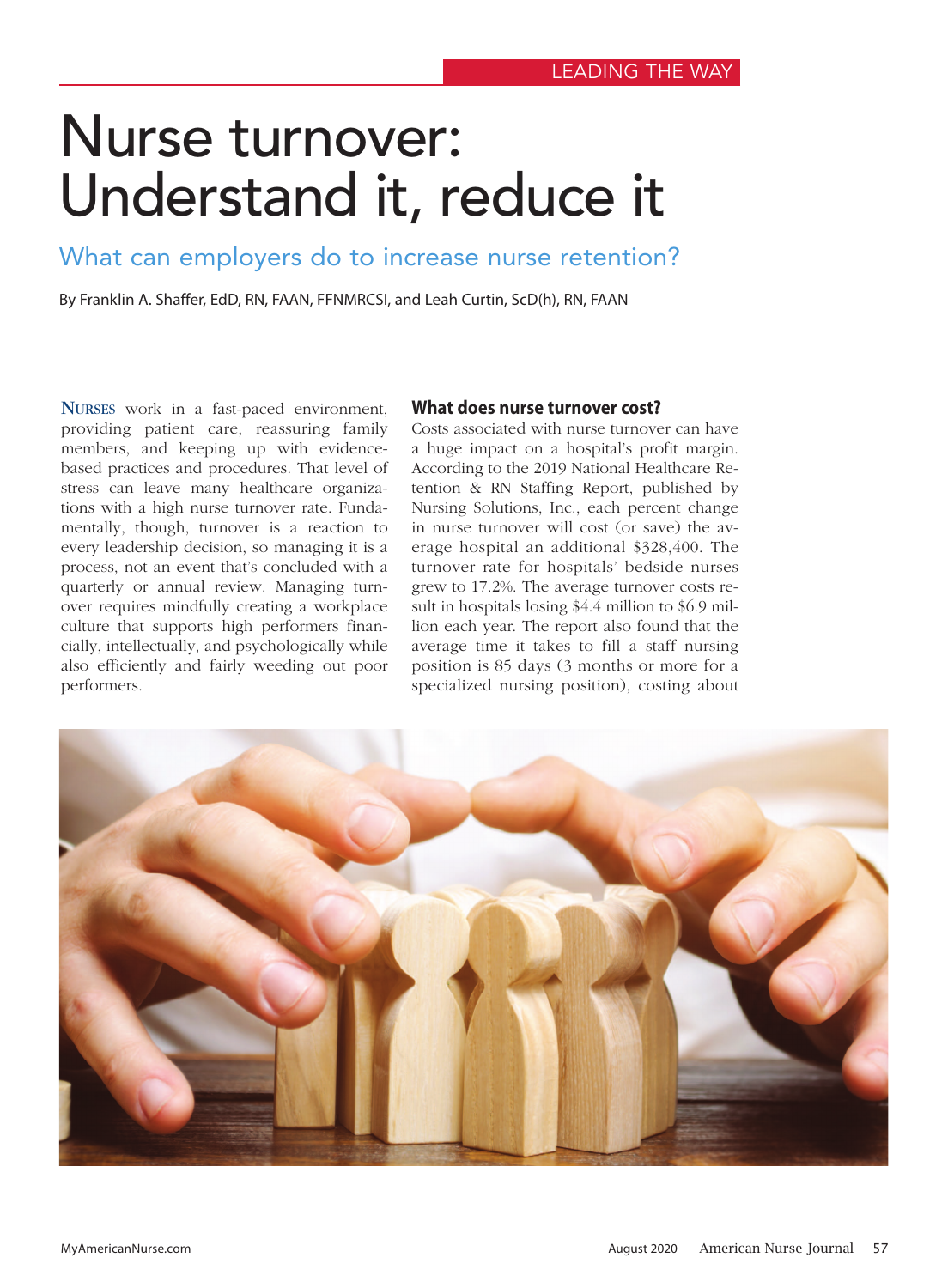

## Risks of mandatory overtime

One troubling staffing solution that is being used is mandatory overtime. Presumably, hospital administrators believe that mandatory overtime (which is almost universally banned by hospitals that have achieved American Nurses Credentialing Center Magnet® recognition) will save money by limiting recruitment and benefit expenses. However, several studies show that it's one of the worst practices to emerge from the era of downsizing and managed care. Mandatory overtime:

- **•** discourages nurses from accepting employment
- **•** encourages existing nursing staff to think about leaving
- **•** generates costs associated with
	- increased turnover longer patient stays
	- lower productivity higher treatment error rates.
- 

\$82,000 (not counting the costs associated with overtime work by other nurses and time to onboard and train the new nurse).

In March 2016, Streamline Verify ranked healthcare as one of the top three professions with high turnover rates. It also found that 43% of newly licensed nurses who work in hospitals leave their jobs within 3 years, another 33.5% resign after 2 years, and 17.5% work for only 1 y[ear. \(To view an infographic](https://www.streamlineverify.com/nurse-turnover-rate/)  [of this data,](https://www.streamlineverify.com/nurse-turnover-rate/) visit streamlineverify.com/nurseturnover-rate.)

#### **Why do nurses leave?**

When surveyed, nurses give the following reasons for leaving their current positions: moving, personal matters, promotion, salary, retirement, and burnout. They also leave because they're dissatisfied with their jobs, they're given little independence or respect, staffing and scheduling don't meet their needs, physician/nurse relationships aren't collegial, they want to return to school, or their healthcare facility closed.

Many hospitals have addressed these problems, but turnover continues to rise. Healthcare organizations might do well to learn from business as well as from other hospitals. Research by John Kotter and James Heskett, published in the book *Corporate Culture and Performance*, reveals some surprising statistics for firms (12 with a performance-enhancing culture and 20 without) they followed for 11 years.

Firms with a performance-enhancing culture experienced:

- 682% revenue growth
- 282% employment growth
- 901% stock price growth
- 756% net income growth.

Firms without a performance-enhancing culture experienced:

- 166% revenue growth
- 36% employment growth
- 74% stock price growth
- 1% net income growth.

Simply put, companies that intentionally manage their cultures significantly outperform those that don't. The original research behind the American Nurses Credentialing Center Magnet Recognition Program®, conducted by an American Academy of Nursing group headed by Margaret McClure, EdD, RN, FAAN, was an attempt to determine why nurses stayed at some facilities and left others. The results indicated that nurses stayed at hospitals where excellent patient care was the norm.

#### **What can employers do?**

The *2018 Press Ganey Nursing Special Report: Optimizing the Nursing Workforce: Key Drivers of Intent to Stay for Newly Licensed and Experienced Nurses* analyzed responses of nearly 250,000 nurses to identify trends in intent to stay based on age, tenure, and unit type, as well as drivers of intent to stay. In general, nurses need certain things from their jobs.

- **Good pay.** How strongly pay contributes to employee satisfaction has been debated in the literature, probably because money means different things to different people. However, two truths are constant: Employees need money to live, and money is used as a measure of value by employers and employees. Pay matters.
- **Flexibility.** When the Society for Human Resource Management surveyed human re-